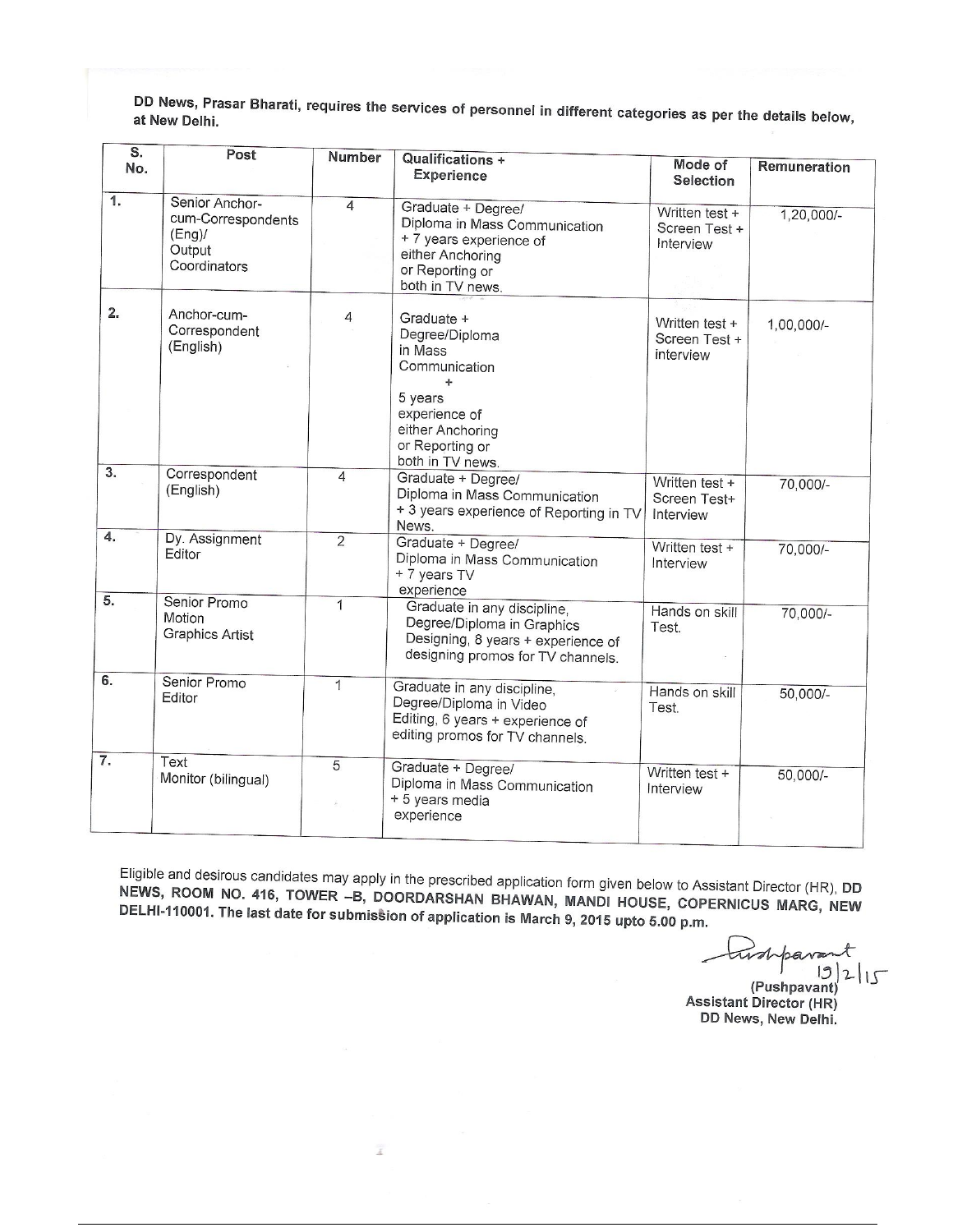**Application form for Senior Anchor–cum –Correspondent (Eng)/Output Coordinators/ Anchor-Cum-Correspondent (English)/ Correspondent (English)/ Dy. Assignment Editor/ Senior Promo Motion Graphics Artist/ Senior Promo Editor/ Text Monitor (Bilingual)**

| 1.                                                                                                        |                           |            |           |                  |       |                     |
|-----------------------------------------------------------------------------------------------------------|---------------------------|------------|-----------|------------------|-------|---------------------|
| <b>Category for</b>                                                                                       |                           |            |           |                  |       |                     |
| which applied.                                                                                            |                           |            |           |                  |       |                     |
|                                                                                                           |                           |            |           |                  |       |                     |
| 2. Name (IN BLOCK                                                                                         |                           |            |           |                  |       |                     |
| <b>LETTERS</b> )                                                                                          |                           |            |           |                  |       |                     |
|                                                                                                           | (Surname)<br>(First name) |            |           | (Middle initial) |       |                     |
| 3. Father's Name                                                                                          |                           |            |           |                  |       |                     |
| 4. Date of Birth                                                                                          |                           |            |           |                  |       |                     |
| 5. Place of Birth                                                                                         |                           |            |           |                  |       |                     |
| <b>6. Marital Status</b>                                                                                  | Married                   |            | Unmarried |                  |       |                     |
| 7. Gender                                                                                                 | Male                      |            | Female    |                  |       |                     |
| 8. a) Nationality                                                                                         |                           |            |           |                  |       |                     |
| b) Are you a person who has migrated from Pakistan with the intention of permanently settling in India or |                           |            |           |                  |       |                     |
| subject of Nepal? Yes/No                                                                                  |                           |            |           |                  |       |                     |
| 9. Category                                                                                               | SC/ ST/ BC/ Others        |            |           |                  |       |                     |
| 10. Languages Known                                                                                       | Language                  | Understand | Speak     | Read             | Write | Coloumn No.2        |
| Rate                                                                                                      | Name                      | Spoken     |           |                  |       | onwards may be      |
| 1-Least                                                                                                   |                           |            |           |                  |       | filled in number on |
| to                                                                                                        |                           |            |           |                  |       |                     |
| <b>5-Fully Proficient</b>                                                                                 |                           |            |           |                  |       | the basis of        |
|                                                                                                           |                           |            |           |                  |       | proficiency.        |
| 11. Email address                                                                                         |                           |            |           |                  |       |                     |
| <b>12. Contact Numbers</b>                                                                                | Mobile:<br>Landline:      |            |           |                  |       |                     |
| 13. Calling Address                                                                                       | <b>Present Mailing</b>    |            |           |                  |       |                     |
|                                                                                                           |                           |            |           |                  |       |                     |
|                                                                                                           |                           |            |           |                  |       |                     |
|                                                                                                           |                           |            |           |                  |       |                     |
|                                                                                                           |                           |            |           |                  |       |                     |
|                                                                                                           |                           |            |           |                  |       |                     |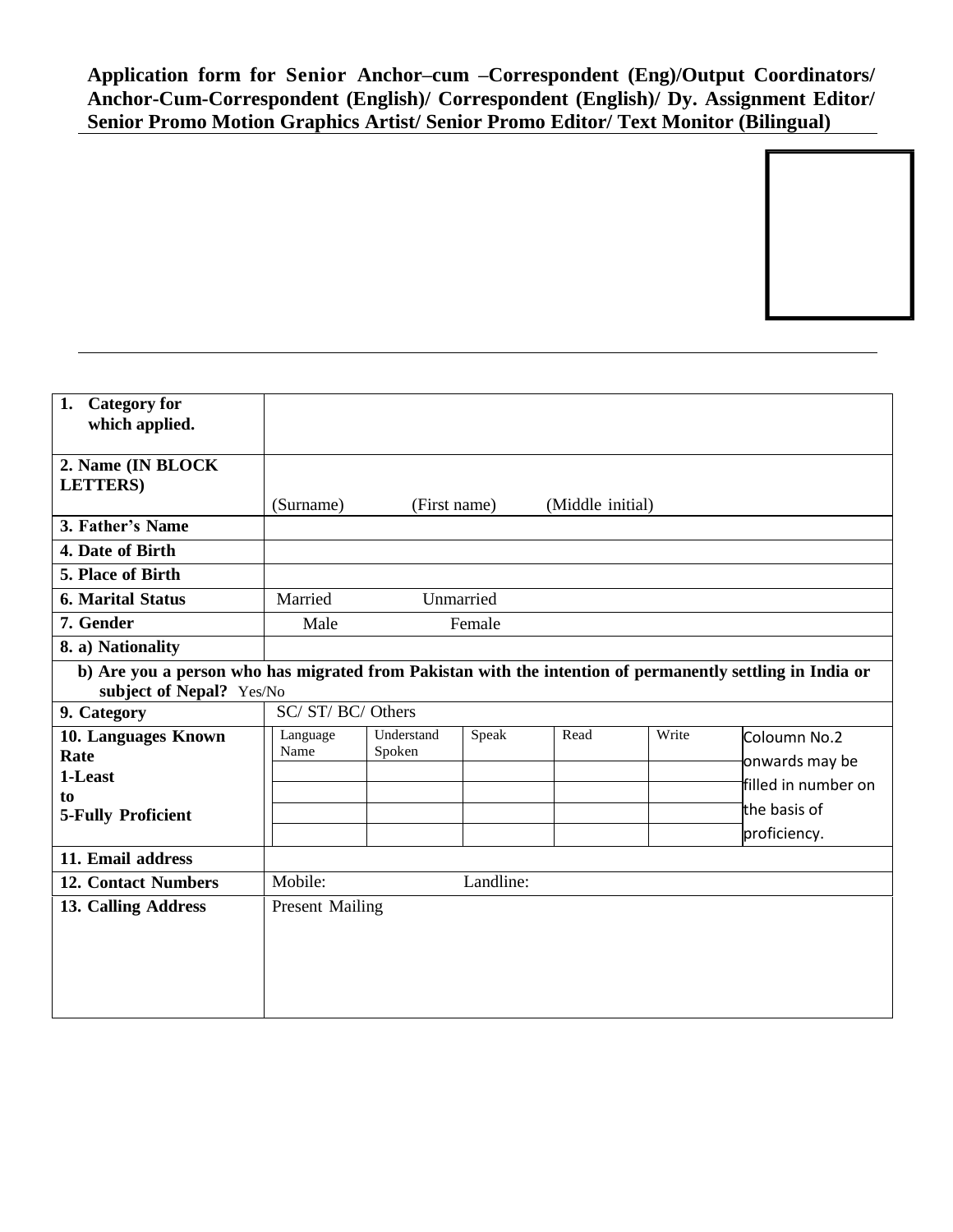14. Have you ever been convicted by a Court of Law? Is there any legal case filed against you in a Court of **Law? If yes, provide details** (attach extra sheets if required).

| <b>15. Educational Qualifications</b> |                           |                                      |                            |                    |            |
|---------------------------------------|---------------------------|--------------------------------------|----------------------------|--------------------|------------|
| S.<br>No.                             | Qualification             | Discipline/<br><b>Specialization</b> | <b>University/ College</b> | Year of<br>passing | Percentage |
| 1.                                    | Post<br>Graduation        |                                      |                            |                    |            |
| 2.                                    | PG Diploma/<br>Graduation |                                      |                            |                    |            |
| 3.                                    | Graduation                |                                      |                            |                    |            |
| 4.                                    | Intermediate              |                                      |                            |                    |            |
| 5.                                    | Matriculation             |                                      |                            |                    |            |
| 6.                                    | Other                     |                                      |                            |                    |            |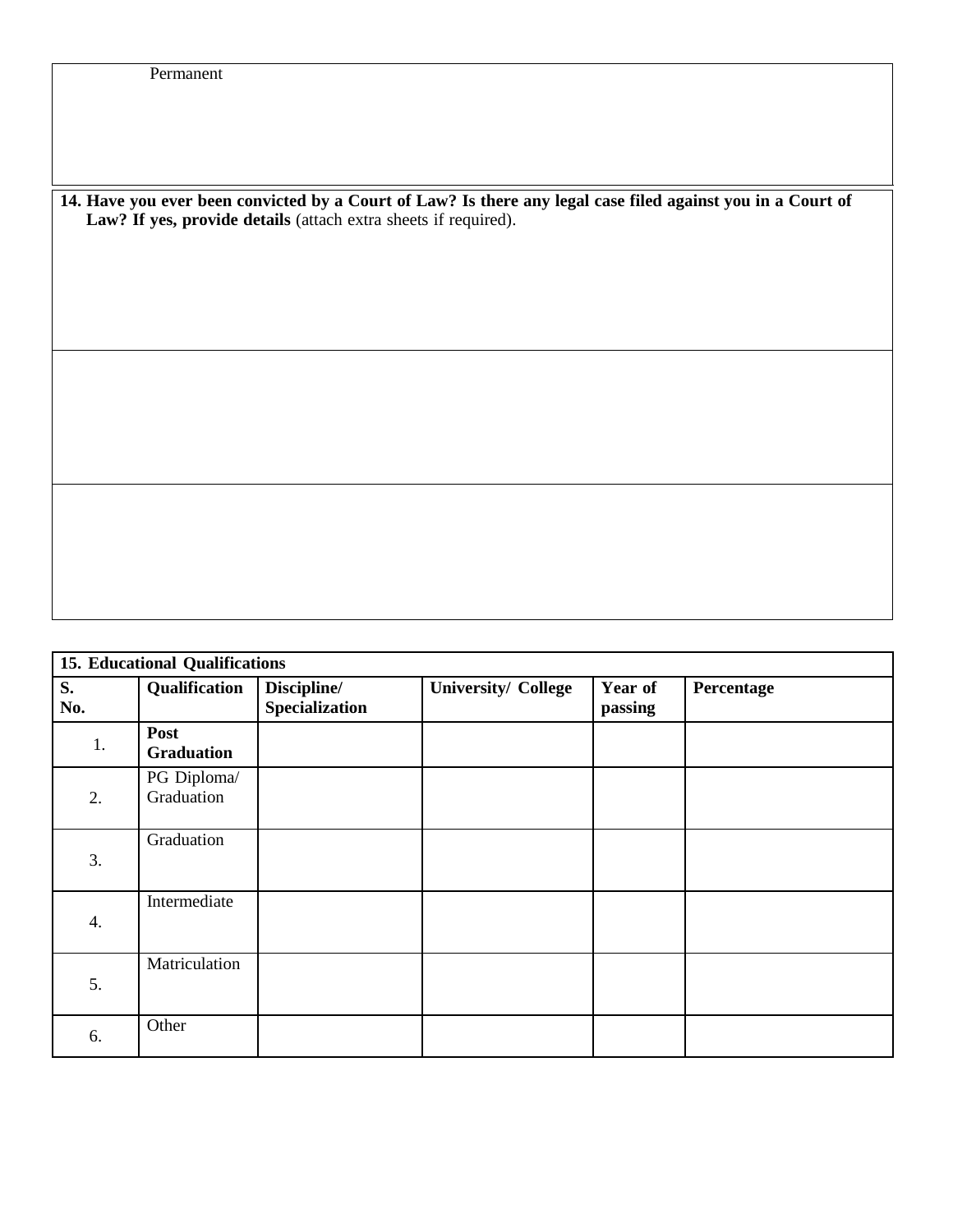| 16.Software skills |  |
|--------------------|--|
|--------------------|--|

## **17.Awards**

| 18. Experience |              |                    |  |                                                  |                               |                           |
|----------------|--------------|--------------------|--|--------------------------------------------------|-------------------------------|---------------------------|
| S.<br>No.      | Organization | <b>Designation</b> |  | <b>Period</b> Field of Work<br><b>Experience</b> | <b>Salary</b><br><b>Drawn</b> | <b>Reason for leaving</b> |
|                |              |                    |  |                                                  |                               |                           |
| 2.             |              |                    |  |                                                  |                               |                           |
| 3              |              |                    |  |                                                  |                               |                           |

(May add sheet if required)

## **19. Copies of Testimonials attached with the application** (Please list them).

| ı. |  |
|----|--|
| 2. |  |
| 3. |  |
| 4. |  |
| 5. |  |
| 6. |  |
| 7. |  |
| 8. |  |
| 9. |  |

| 20. References                                                  |  |
|-----------------------------------------------------------------|--|
| $\left(\text{with telephone} \atop \text{numbers/email}\right)$ |  |
|                                                                 |  |
|                                                                 |  |
|                                                                 |  |
|                                                                 |  |